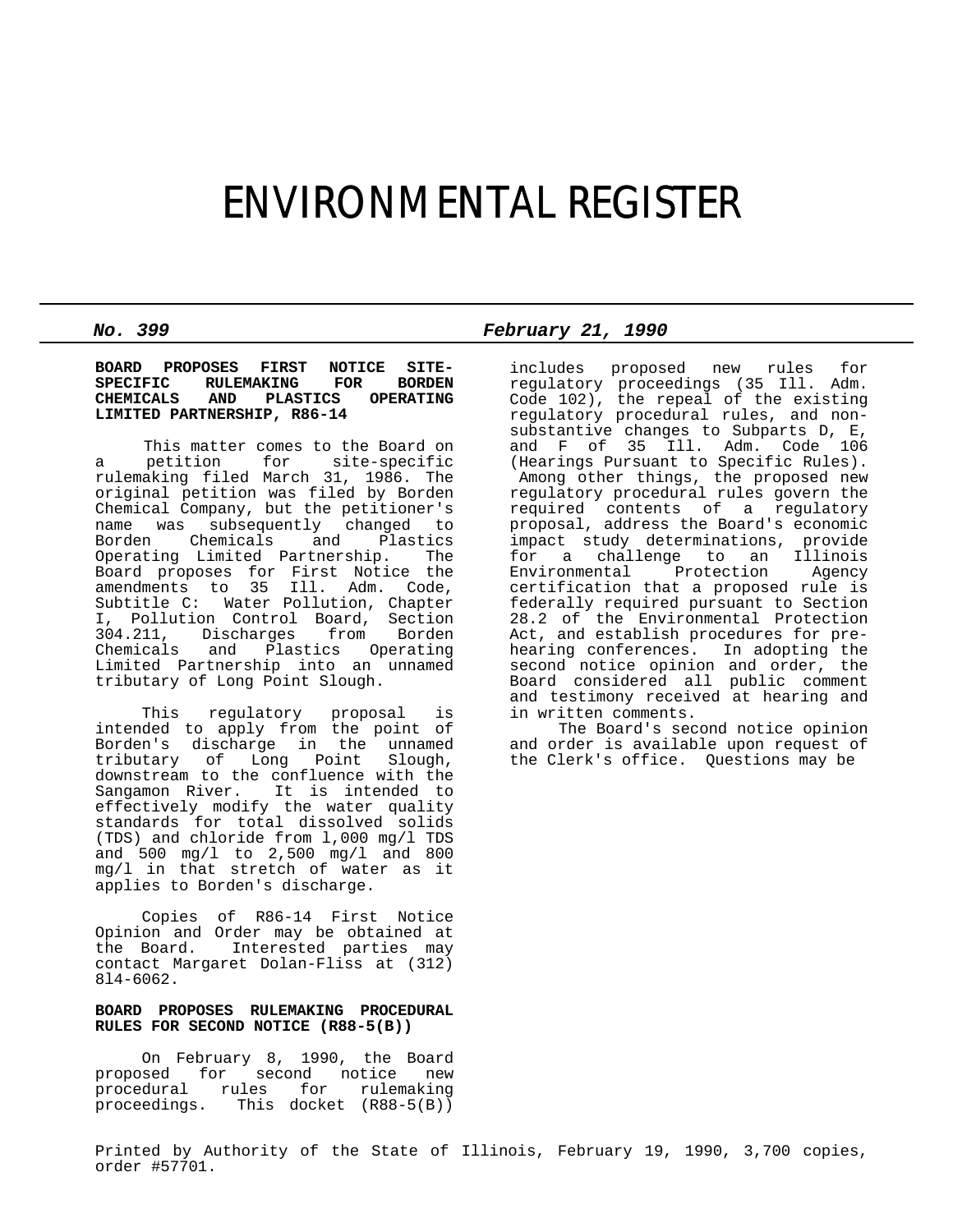directed to Elizabeth Harvey at<br>312/814-6921. The rules will be The rules will submitted to the Joint Committee on Administrative Rules for a 45-day review period.

# **BOARD ADOPTS R89-2, UIC UPDATE**

 On January 25, 1990, the Board adopted this rulemaking which updates the UIC rules to correspond with federal amendments during the period July 1 through December 31, 1988. Among the revisions are revisions to permitting, reporting, operating, and notice requirements. This rulemaking implements the first phase of restrictions on the underground injection of hazardous wastes, also implementing procedures for exemptions from the general prohibitions. Also among the revisions are deconsolidations of the RCRA and UIC permitting rules. This rulemaking adopts a new Part 738: Hazardous Waste Injection Restrictions.

#### **BOARD PROPOSES UIC UPDATE, R89-11**

 On January 25, 1990 the Board approved the Proposal for Public Comment to R89-11. This rulemaking proposes amendments to update the UIC rules to correspond with federal amendments during the period January 1 through November 30, 1989. Among the revisions it proposes are several that would add to the restrictions on underground injection of hazardous wastes by including several new hazardous wastes to those prohibited from underground injection.

#### **BOARD ADOPTS R90-8, AMENDMENTS TO DE NOVO HEARINGS IN NPDES PERMIT APPEALS FOR FIRST NOTICE**

 On February 8, 1990, the Board adopted for first notice some amended regulatory language that affects the manner in which NPDES permit appeals will be conducted. This regulatory amendment arises on the Board's own motion. Recently, the appellate court interpretations of a Board regulation have been different than the Board's interpretation of that regulation. To ensure the Board's objective is secured, the Board proposed to amend that regulatory language to more clearly reflect the Board's present intentions.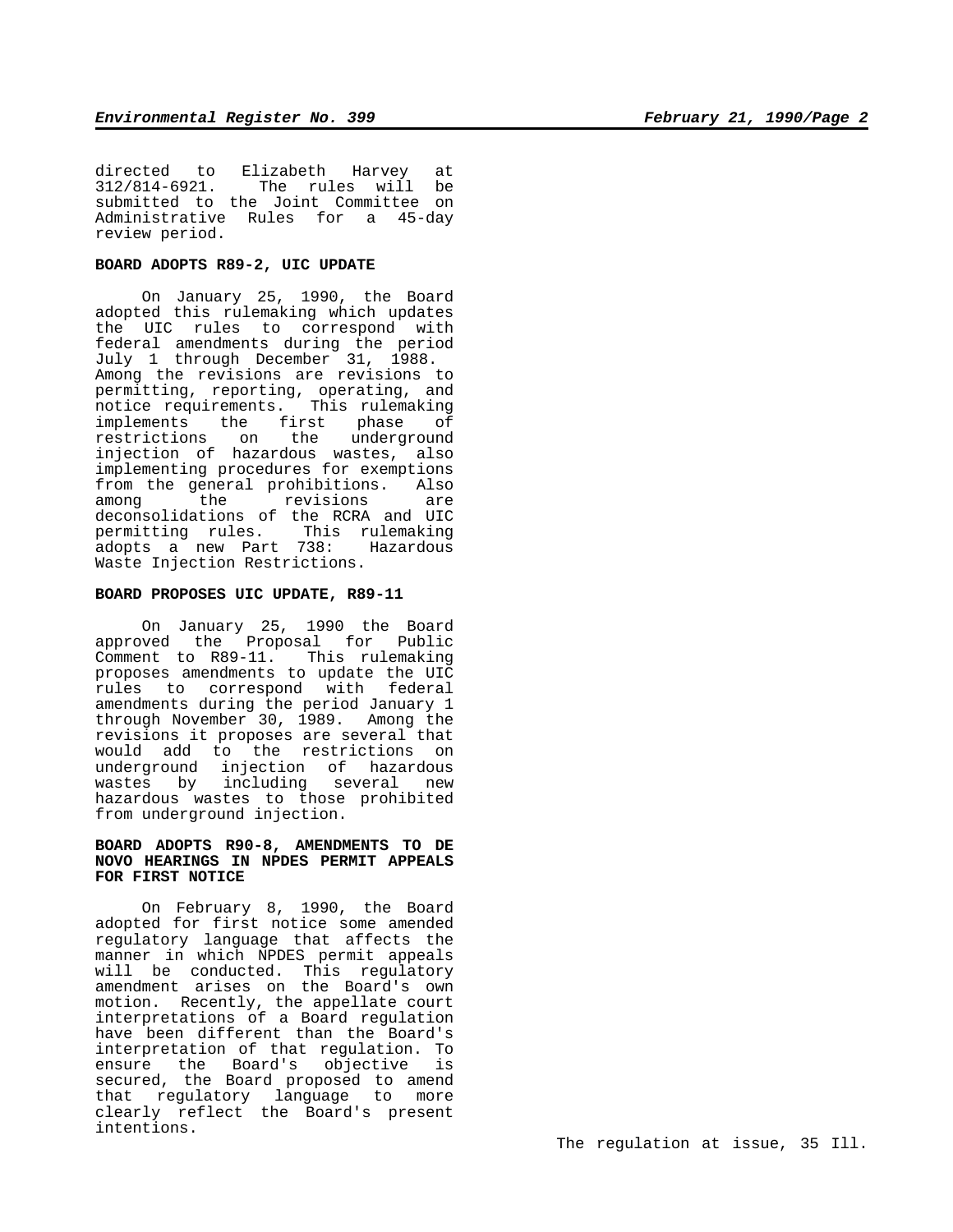Adm. Code 105.102 (b)(8) provides for de novo hearings on disputed issues of fact in NPDES permit appeals. The Second District, in Dean Foods Company v. PCB, 143 Ill. App. 3d 322, 492 N.E. 2d 1344 (Second District, 1986) held that "de novo" required the Board to entertain facts not before the Agency in its permit review. In City of East Moline v. Illinois Environmental Protection Agency, PCB 86-218 Protection Agency, PCB 86-218<br>(September 8, 1988), the Board reevaluated the regulation and held that "de novo" meant a "new and fresh" look at the facts before the Agency and a decision that did not grant deference to the prior Agency decision. The Board felt that allowing new information to be introduced, information that was not before the Agency, would make this Board the permit issuing entity in Illinois in contravention of Section 39 (a) of the Environmental Protection Act (hereinafter "the Act"), and Village of Hillside v. John Sexton Sand & Gravel Company, 105 Ill. App. 3d 533, 434 N. E. 2d 382 (First District, 1982).

 The Board's interpretation appears to be at least partially at odds with two cases very recently decided by the Appellate Courts, City of East Moline v. PCB, 188 Ill. App. 3d 349, 544 N.E. 2d 82 (Third District, 1989), and Citizens Utilities v. PCB, Ill. App. 3d , N.E.2d (Third District, Slip Opinion January  $5, 1990$ ).

 The Board intends in R 90-8 to correct this discrepancy in interpretation by proposing to amend the regulatory language to more clearly reflect the Board's intentions.

This proposal flows from the authorization of Section 26 of the Act, allowing the Board to adopt procedural rules pursuant to the Administrative Procedures Act<br>(hereinafter "APA"). The Board  $(hereinafter$   $"APA"$ ). The intends to follow the procedures of Section 5.01 of the APA by allowing comment for at least 45 days after first notice publication in the Illinois Register. Because of the limited scope of the proposed amendments, the Board does not intend to initiate hearings in this matter. Interested persons are requested to

provide all comments in written format to the Clerk of the Board.

The Board's intention in this proceeding is to make the NPDES permit appeal process function in the same manner as the appeal of all other Agency issued permits. In those other circumstances the Board gives no deference to the Agency's decision, but neither does the Board allow a hearing based on totally new factual material not previously before the Agency. The Board believes implementation of this concept can be accomplished in NPDES permit appeals by including the language, "The decision of the Board shall be based exclusively on the record before the Agency including the record of hearing, if any." This language, as well as the burden of proof language, is found with minor semantic differences in Section 40(b), (c), and (d) of the Act governing permit appeals. Today's proceeding is not intended to make any changes in the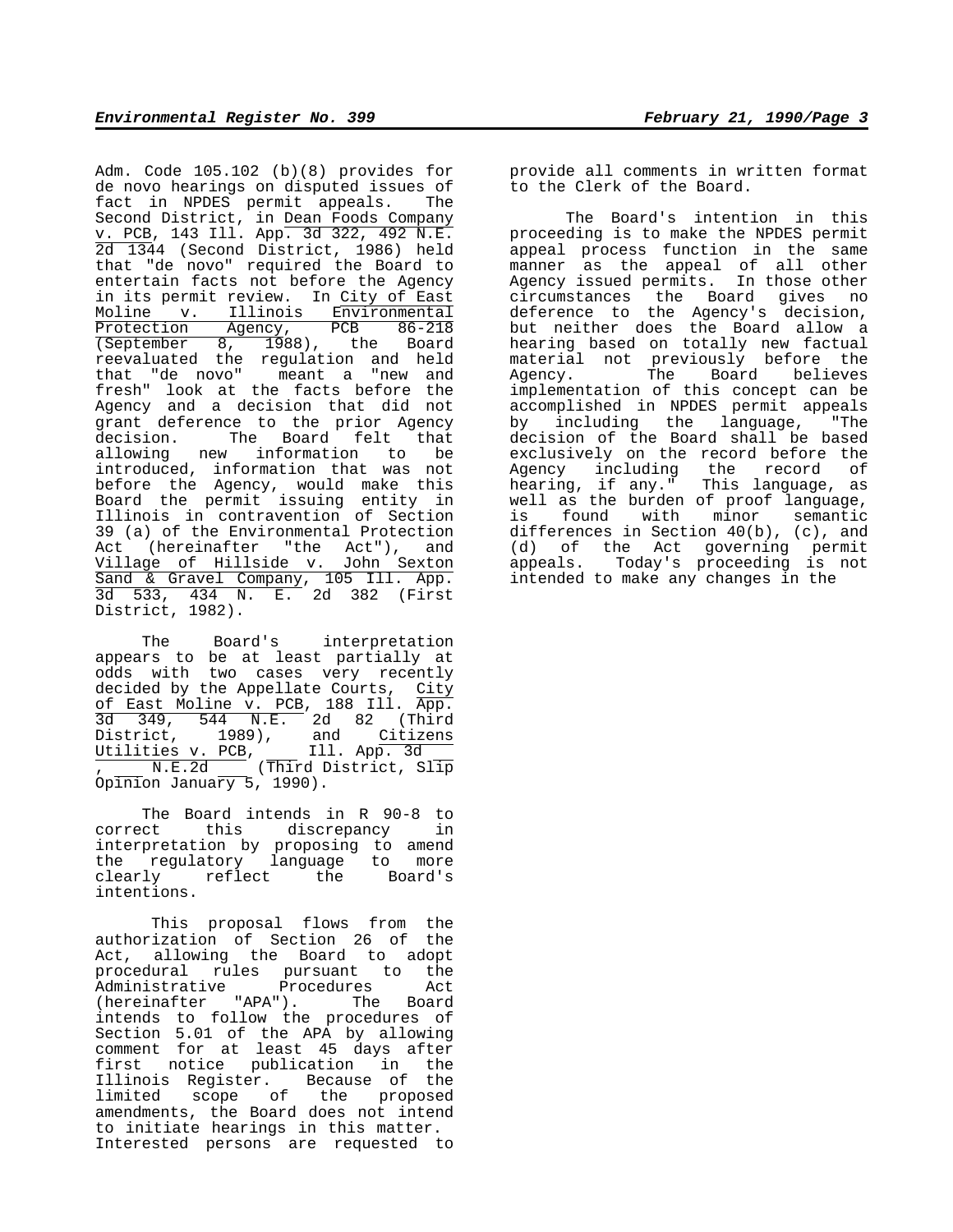manner in which other non-NPDES<br>permit appeal proceedings are appeal proceedings are conducted.

The Board specifically encourages all interested persons to comment on what unique aspects of the NPDES permitting process would require divergence from the traditional Board permit review procedures which are limited to the record before the Agency, and whether such divergence could be accomplished without making the Board the permitting agency.

### **BOARD AND STAFF ACTIVITIES**

 On January 24, 1990, Chairman John Marlin spoke to the Illinois Water Pollution Control Association Annual Meeting in Matteson on trends in environmental regulation.

 On February 6, 1990, Chairman John Marlin spoke to the Environmental Law Committee of the Chicago Bar Association about legislative and regulatory matters.

 Board Member Jacob Dumelle participated in an "Environmental Town Meeting" on Cablevision in Oak Park on January 29, 1990, with U.S. Representative Cardiss Collins. He also discussed Board practice and procedure before the Chicago Bar Association on January 30, 1990.

 Board Member Joan Anderson spoke to the Environmental Committee of the Illinois State Chamber of Commerce in Chicago on February 9, 1990.

# **FINAL ACTIONS - FEBRUARY 8, 1990 BOARD MEETING**

- PCB 85-212 In The Matter Of: Joint Petition of the Village of Morton and the IEPA for Exeption to the Combined Sewer Overflow Regulations - The Board accepted the Agency Recommendation and modified its Order of May 9, 1986 granting petitioner a two-year variance extension from the Board's water pollution regulations concerning combined sewer overflows at its Tazewell County facility. Board Member J. D. Dumelle concurred.
- PCB 88-173 Village of Kildeer v. Village of Lake Zurich, et al. This matter was dismissed with prejudice by agreement of the parties.
- PCB 89-65 IEPA v. Vaughn M. Bright d/b/a Imperial Plating Co. The Board accepted the settlement agreement which found respondent in violation of the Act and Board air pollution regulations, imposed a fine of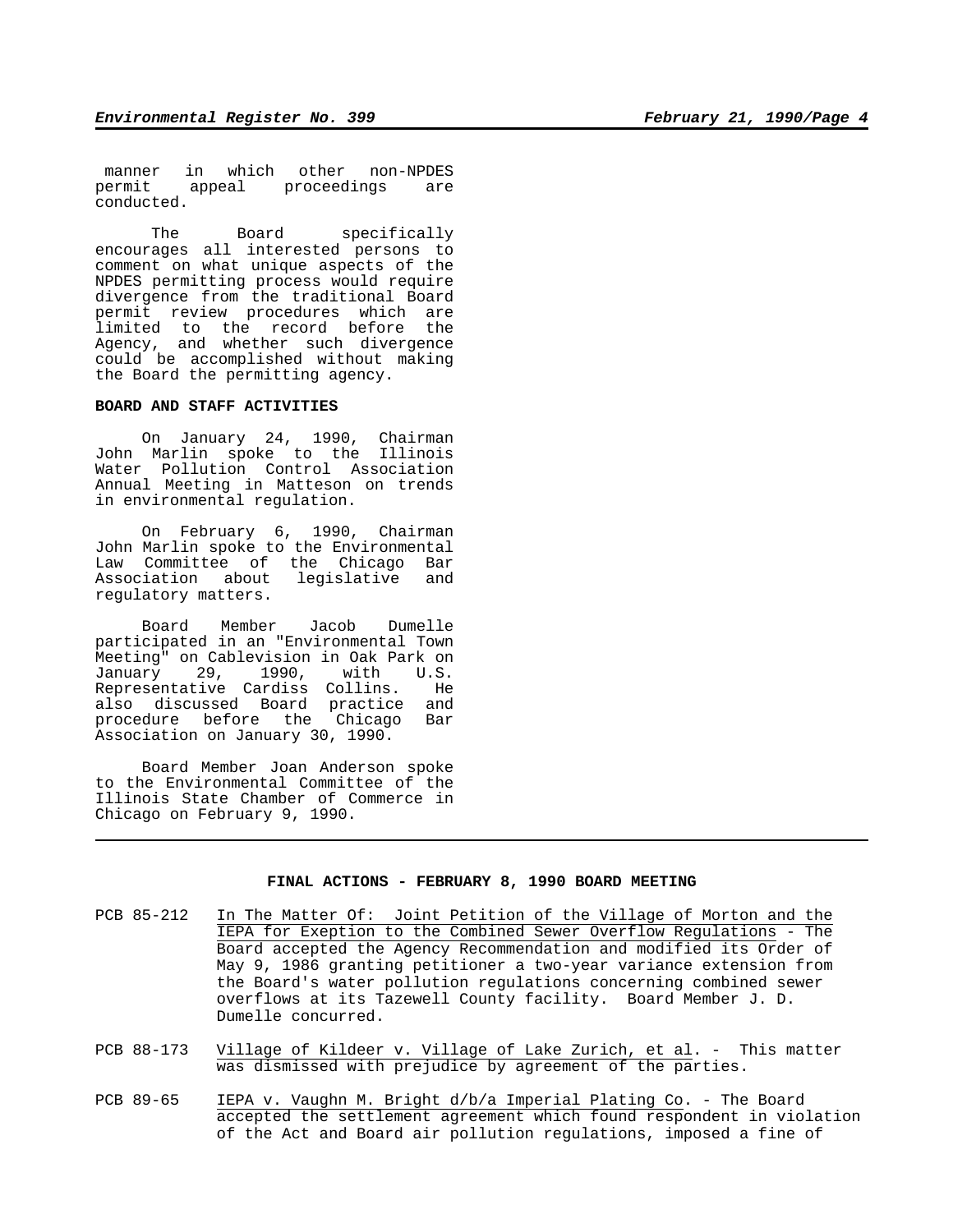\$600 and ordered respondent to cease and desist from further violations.

- PCB 89-66 Village of North Aurora v. IEPA The Board accepted the Agency Recommendation and granted petitioner variance, with conditions, from the Board's public water supply regulations concerning Standards for Issuance and Restricted Status relating to combined radium-226 and radium-228 for its Kane County facility. Board Members Jacob D. Dumelle, Bill S. Forcade and Michael Nardulli dissented.
- PCB 89-96 Cerro Copper Products Co., v. IEPA This matter was dismissed on an agreed motion.
- PCB 89-130 Village of Malta v. IEPA The Board accepted the Agency Recommendation and granted petitioner variance, with conditions, from the Board's public water supplies regulations concerning Standards for Issuance and Restricted Status relating to combined radium-226 and radium-228 for its DeKalb County facility. Board Members Jacob D. Dumelle, Bill S. Forcade and Michael L. Nardulli dissented.
- PCB 89-133 Union Oil Co. of California v. IEPA This matter was dismissed on petitioner's motion.
- PCB 89-195 Bulk Molding Compounds, Inc. v. IEPA This matter was dismissed on petitioner's motion.
- PCB 90-2 Kester Solder Division of Litton Systems, Inc. v. IEPA This matter was dismissed on the Agency's motion.
- AC 89-132 IEPA v. Ray Schroeder The Board vacated its default order of July 27, 1989 and dismissed this matter on the Agency's motion.
- AC 89-247 IEPA v. Kissner Co., an Illinois corporation This matter was dismissed on the Agency's motion.
- AC 89-253 IEPA v. City of Freeport The Board granted respondent's motion to withdraw its petition for review and pursuant to a settlement agreement, the Board found respondent violated Section  $21(q)(1)$  of the Act and imposed a fine of \$500.
- AC 89-261 IEPA v. City of Colchester This matter was dismissed on the Agency's motion.
- AC 89-297 County of McHenry v. Decker Construction, Inc. The Board found respondent violated Section  $21(q)(1)$  of the Act and imposed a fine of \$500.
- AC 89-298 IEPA v. James Rhodes d/b/a Rhodes Auto Service The Board found respondent violated Section  $21(q)(1)$  of the Act and imposed a fine of \$500.
- AC 89-300 IEPA v. Lawrence County Disposal Centre, Inc. The Board found respondent violated Section  $21(p)(5)$  of the Act and imposed a fine of \$500.
- AC 90-301 County of Madison v. Dove Enterprises The Board found respondent violated Section  $21(q)(3)$  of the Act and imposed a fine of \$500.
- AC 89-302 County of Jackson v. Everett Allen d/b/a Allen Waste Management The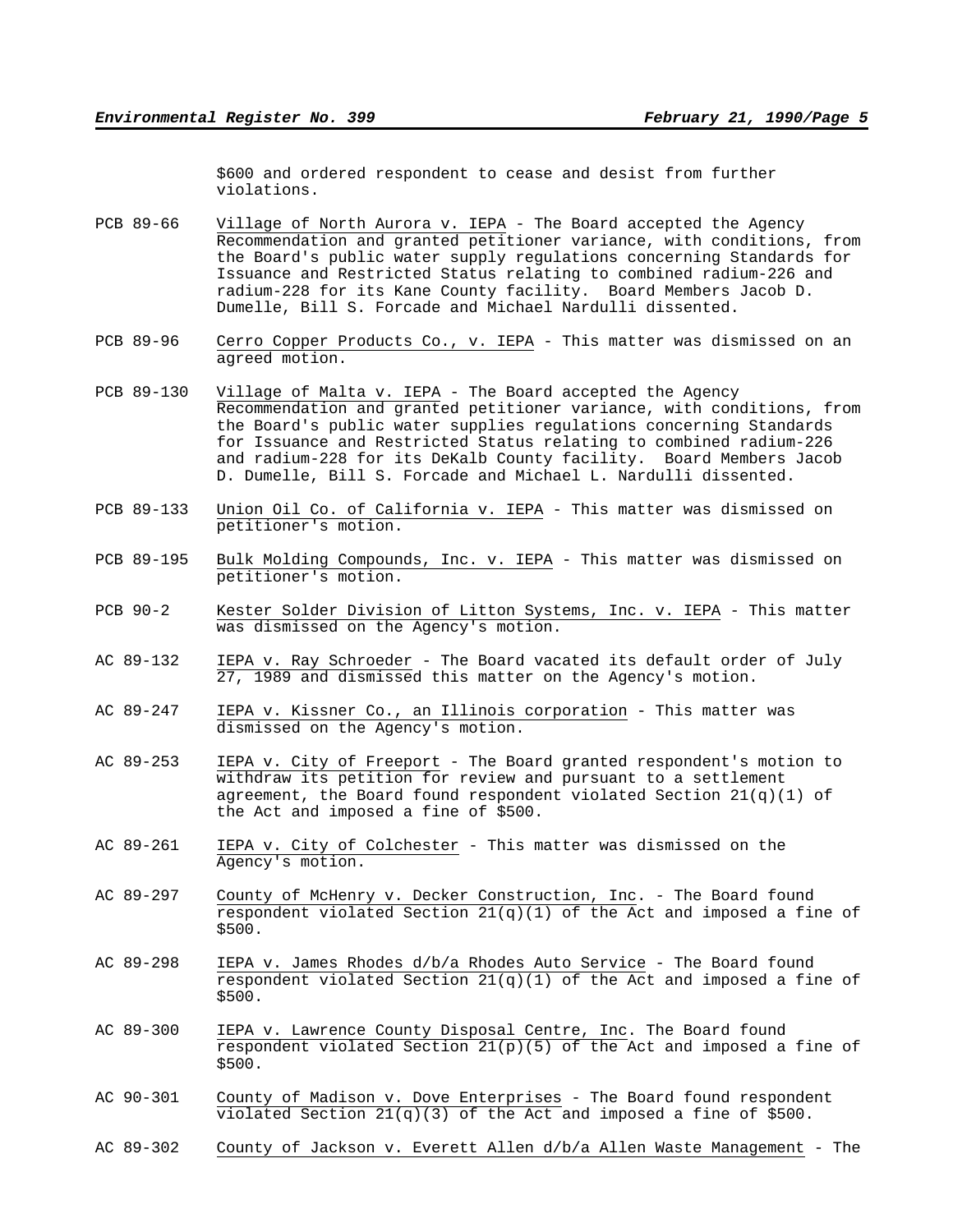Board found respondent violated Sections  $21(p)(7)$  and  $21(p)(10)$  of the Act and imposed a fine of \$1,000.

- AC 89-303 IEPA v. Charles Williamson This matter was dismissed on the Agency's motion.
- AC 90-8 IEPA v. George Ribble This matter was dismissed on the Agency's motion.

# **NEW CASES - FEBRUARY 8, 1990 BOARD MEETING**

- PCB 90-12 People of the State of Illinois v. Hysan Corp., an Illinois Corp. Complainant alleges violations of the Act and Board air pollution regulations at its Cook County facility. Hearing mandatory.
- PCB 90-13 People of the State of Illinois v. ABC Rail Corp., a Delaware Corp. Complainant alleges violations of the Act and Board air pollution regulations at its Cook County facility. Hearing mandatory.
- PCB 90-14 People of the State of Illinois v. PQ Corp., a Pennsylvania Corp. Complainant alleges violations of the Act and Board water pollution regulations at its LaSalle County facility. Hearing mandatory.
- PCB 90-15 People of the State of Illinois v. Wisconsin Can Co., an Illinois Corp. - Complainant alleges violations of the Act and Board air pollution regulations at its Cook County facility. Hearing mandatory.
- PCB 90-16 People of the State of Illinois v. Solo Cup Co., a Delaware Corp. Complainant alleges violations of the Act and Board air pollution regulations at its Cook County facility. Hearing mandatory.
- PCB 90-17 People of the State of Illinois v. United State Department of the Navy - Complainant alleges violations of the Act and Board air pollution regulations at its Lake County facility. Held until February 22, 1990.
- PCB 90-18 People of the State of Illinois v. Robert A. Propheter d/b/a Bob Propheter Construction Co. - Complainant alleges violations of the Act and Board air pollution regulations at its LaSalle County facility. Hearing mandatory.
- PCB 90-19 People of the State of Illinois v. DuPage Plating Co., Inc., an Illinois Corp. - Complainant alleges violations of the Act and Board air pollution regulations at its DuPage County facility. Hearing mandatory.
- PCB 90-20 Jefferson Smurfit Corp. v. IEPA Petitioner seeks review of the Agency's denial of its permit application for its Cook County facility. Accepted for hearing.
- PCB 90-21 United City of the Village of Horkville v. IEPA Petitioner seeks variance extension from the Board's public water supplies regulations relating to the maximum allowable concentration of radium at its Kendall County facility. Held for Agency Recommendation.
- PCB 90-22 Douglas Furniture v. IEPA Petitioner seeks review of the Agency's denial of its permit application for its Cook County facility. Accepted for hearing.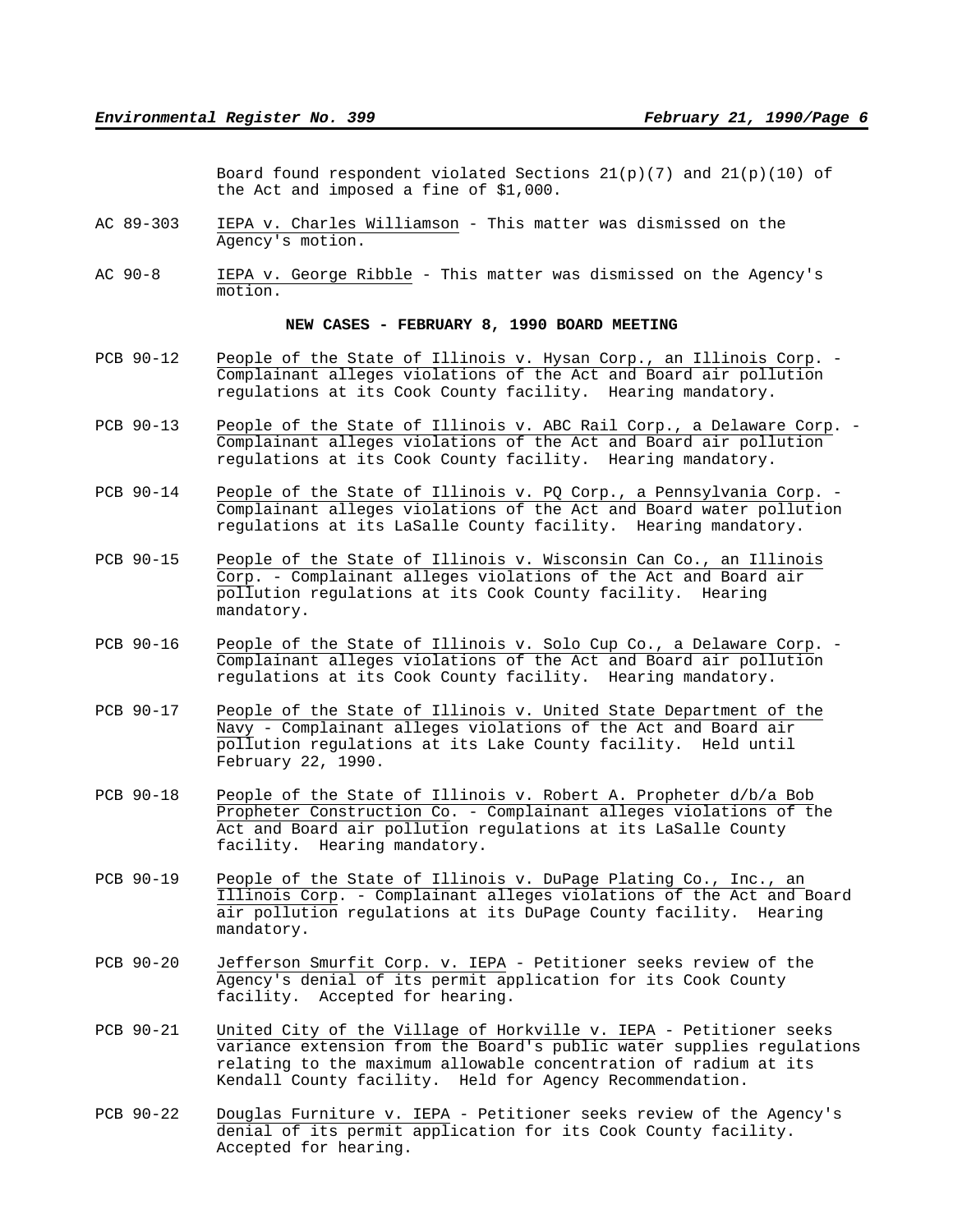#### **CALENDAR \***

- February 21 A-E EPA v. Calumet Armature Electric PCB 89-191, State of 9:30 a.m. Illinois Center, 100 W. Randolph, St., Suite 11-500, Chicago.
- **February 22 Pollution Control Board Meeting, State of Illinois Center, 100 W. Randolph St., Conference Room 9-040, Chicago.**
- February 23 A-C Jackson County v. Donald Taylor AC 89-258, City Council 10:00 a.m. Chambers, City Hall, 202 North 11th, Murphysboro.
- February 26 A-E EPA v. Chicago Steel Container Corporation PCB 89-206, State 11:00 a.m. **of Illinois Center, 100 W. Randolph St., Suite 11-500, Chicago.**
- February 26 P-A Calvary Temple Church v. EPA PCB 90-3, DuPage Center, 421 9:30 a.m. County Farm Road, Courtroom 1700, Wheaton.
- February 27 P-A A.R.F. Landfill Corp. v. EPA PCB 89-101, Avon Township 10:30 a.m. Community Center, 433 East Washington, Round Lake.
- February 27 A-C EPA v. General Iron Industries, Inc. AC 89-198, State of 9:30 a.m. Illinois Center, 100 W. Randolph St., Suite 11-500, Chicago.
- February 28 A-C EPA v. John Vander AC 89-224, State of Illinois Building, 10:00 a.m. North Conference Room, 2309 W. Main, Marion.
- March 1 A-C EPA v. City of Rutland AC 89-242, Fire District Building, 10:00 a.m. Rutland.
- March 2 A-V General Motors Corporation v. EPA PCB 88-193, Vermilion<br>10:00 a.m. County Courthouse, Court Room 101, 7 North Vermilion, Dany County Courthouse, Court Room 101, 7 North Vermilion, Danville.
- March 2 A-E EPA v. Ekco Glaco Corp. PCB 89-200, State of Illinois Center, 9:30 a.m. 100 W. Randolph St., Suite 11-500, Chicago.
- March 6 A-C EPA v. Omer Thomas AC 89-215, Court Room B, Shelby County 10:00 a.m. Courthouse, East Main Street, Shelbyville.
- March 6 P-A The Grigoleit Company v. EPA PCB 89-184, Decatur Public 10:00 a.m. Library, 247 East North St., Decatur.
- March 7 P-A The Grigoleit Company v. EPA PCB 89-184, Decatur Public 9:30 a.m. Library, 247 East North St., Decatur.
- March 7 P-A Pekin Energy Company v. EPA PCB 89-171, Tazewell County 1:30 p.m. Board, 11 South 4th St., McKenzie Building, Third Floor, Pekin.
- March 7 P-A Koppers Industries, Inc. v. EPA PCB 90-6, Morton West High 10:00 a.m. School, Auditorium, 2400 South Home Street, Berwyn (if necessary, 2nd day of hearing will be held on March 9, 1990, Morton East High School).
- **March 8 Pollution Control Board Meeting, State of Illinois Center, 100 W. Randolph St., Conference Room 9-040, Chicago.**
- March 8 W-E EPA v. UNR Rohn, Inc. and Robert Penn as President of UNR Rohn, 2:00 p.m. Inc - PCB 89-187, County Board Room, Peoria County Courthouse, 324 Main Street, Peoria.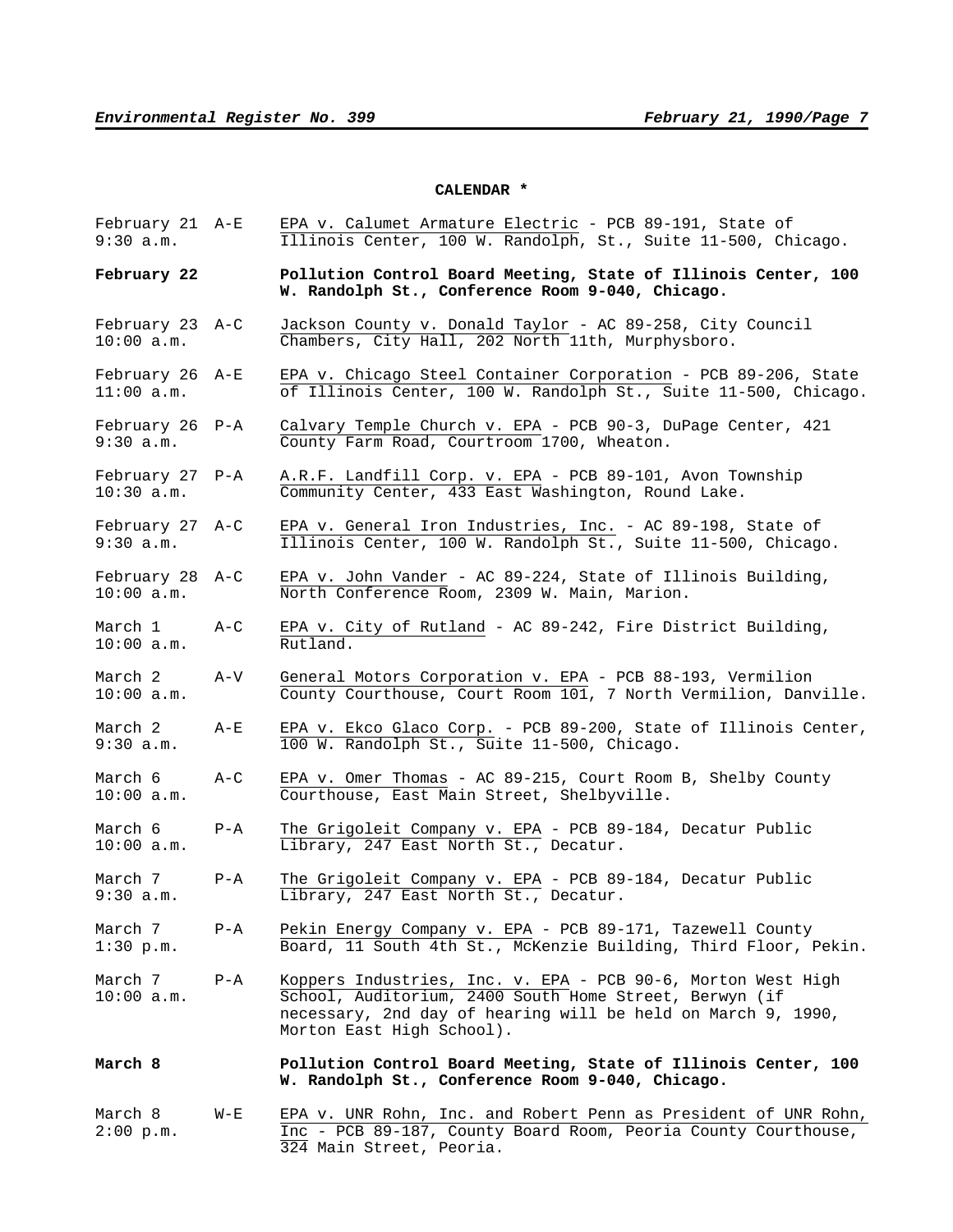| March 9<br>$10:00$ a.m.  | $P - A$                 | Koppers Industries, Inc. v. EPA - PCB 90-6, Morton East High<br>School, Auditorium, 2423 South Austin, Cicero.                                                              |
|--------------------------|-------------------------|-----------------------------------------------------------------------------------------------------------------------------------------------------------------------------|
| March 13<br>$10:00$ a.m. | $P - A$                 | Sushi, Ltd. v. EPA - PCB 89-150, Canton City Hall, Room 207,<br>210 East Chestnut St., Canton.                                                                              |
| March 13<br>$10:30$ a.m. | R                       | Site-Specific Rule Change for Abbott Laboratory<br>$\overline{(\text{Pharmaceuticals}) - R88-14}$ , State of Illinois Center, 100 W.<br>Randolph St., Room 11-512, Chicago. |
| March 13<br>10:00 a.m.   | PWS                     | Metro Utility Company v. EPA - PCB 89-210 Central Square,<br>Second Floor Board Room, 222 East 9th Street, Lockport.                                                        |
| March 14<br>9:30 a.m.    | A-V                     | Olin Chemicals (Joliet Plant) v. EPA - PCB 89-72, Joliet City<br>Hall, East Wing Conference Room, First Floor 150 West Jefferson<br>Street, Joliet.                         |
| March 14<br>10:00 a.m.   | PWS-V                   | Metro Utility Company v. EPA - PCB 89-210, Central Square,<br>Second Floor Board Room, 222 East 9th Street, Lockport.                                                       |
| March 14<br>10:00 a.m.   | $P - A$<br>Metropolis.  | The City of Metropolis v. EPA - PCB 90-8, City Council<br>Chambers, Metropolis City Hall, 106 West 5th Street,                                                              |
| March 15<br>10:00 a.m.   | W-V                     | Village of Shorewood v. EPA - PCB 89-204, Shorewood Village<br>Council Chambers, Village Hall, 903 W. Jefferson, Village of<br>Shorewood.                                   |
| March 15<br>10:00 a.m.   | $P - A$<br>Metropolis.  | The City of Metropolis v. EPA - PCB 90-8, City Council<br>Chambers, Metropolis City Hall, 106 West 5th Street,                                                              |
| March 19<br>10:00 a.m.   | $N - E$                 | Robert J. Kvatsak and Alice Joan Kvatsak v. St. Michaels<br>Lutheran Church - PCB 89-182, State of Illinois Center, 100<br>West Randolph, Suite 11-500, Chicago.            |
| March 20<br>$10:00$ a.m. | $P - A$<br>Springfield. | Fiat-Allis of North America, Inc. v. EPA - PCB 88-153,<br>Municipal Building, Room 207, 7th and Monroe Streets,                                                             |
| March 21<br>$10:00$ a.m. | $N-E$                   | John Zarlenga and Jean Zarlenga v. Partnership Concepts, et al.<br>- PCB 89-169, Bloomingdale Village Hall, 201 South Bloomingdale<br>Road, Bloomingdale.                   |
| March 22                 |                         | Pollution Control Board Meeting, State of Illinois Center, 100<br>W. Randolph St., Conference Room 9-040, Chicago.                                                          |
| March 22<br>$10:00$ a.m. | $A-C$                   | EPA v. Jack Wright - AC 89-227, Council Chambers, South Beloit<br>City Hall, 519 Blackhawk Blvd., South Beloit.                                                             |
| March 23<br>$1:15$ p.m.  | $A-C$                   | EPA v. Roger Miller - PCB 89-145, Mahomet Area Community<br>Building, 510 East Main, Mahomet.                                                                               |
| March 23<br>$10:00$ a.m. | A-E                     | EPA v. Blue Tea Corporation (Azcon Scrap Division) - PCB 90-7,<br>Alton City Hall, 101 East Third Street, Alton.                                                            |
| March 23                 | W-V                     | John N. Metropolis, Jr., Martha G. Metropolis v. EPA and                                                                                                                    |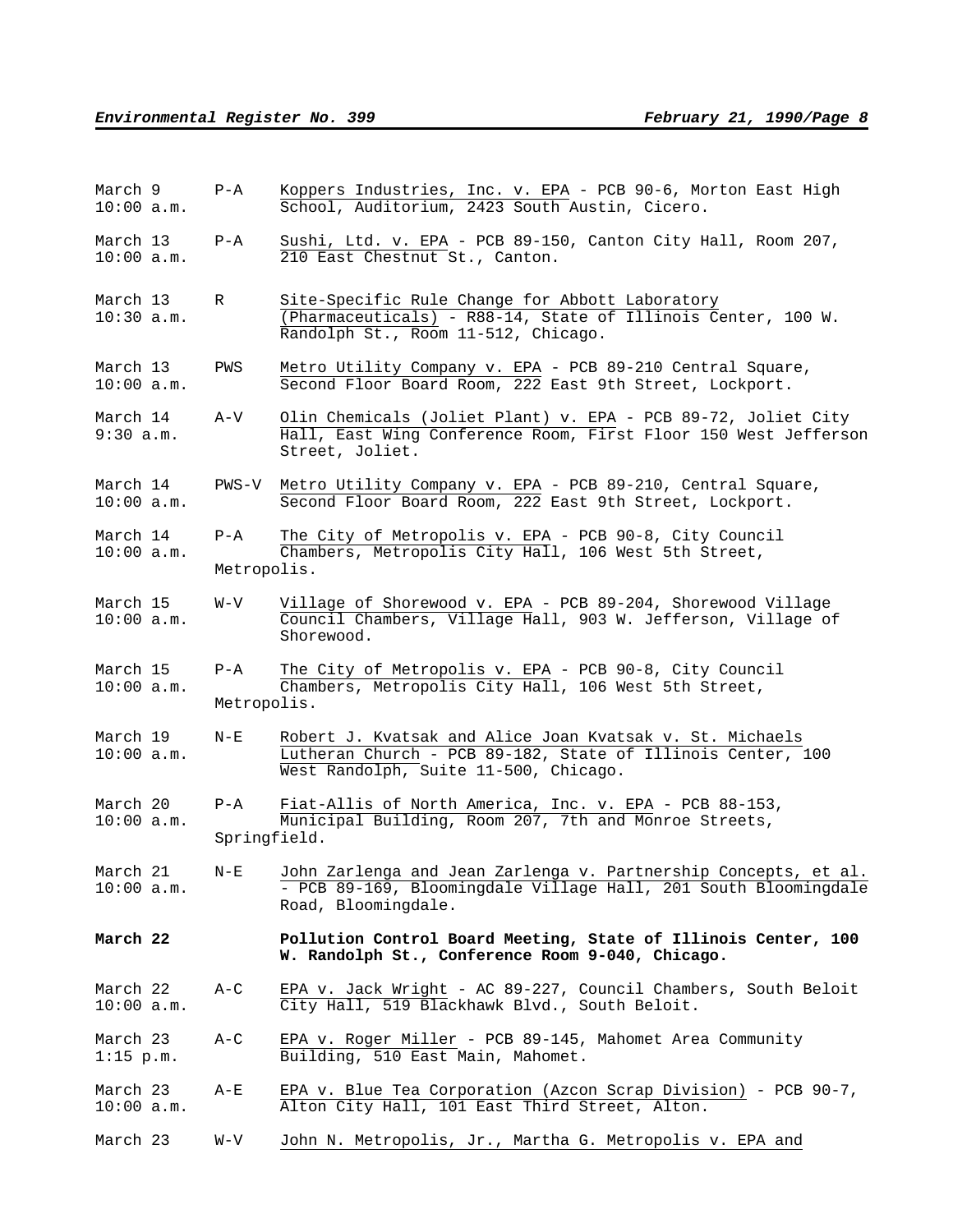| 10:00 a.m.               |         | Village of Lake Zurich - PCB 89-63, Lake Zurich City Hall,<br>Board Hearing Room, 70 East Main Street, Lake Zurich.                                                                                                                       |
|--------------------------|---------|-------------------------------------------------------------------------------------------------------------------------------------------------------------------------------------------------------------------------------------------|
| March 23<br>$10:00$ a.m. | $A-C$   | EPA v. Land & Lakes Company (Land & Lakes 1 and 2) - AC 89<br>292, State of Illinois Center, 100 W. Randolph St., Suite 11-<br>500, Chicago.                                                                                              |
| March 23<br>$11:00$ a.m. | $A-C$   | EPA v. Land & Lakes Company (Land & Lakes Dolton) - AC 89-293,<br>State of Illinois Center, 100 W. Randolph St., Suite 11-500,<br>Chicago.                                                                                                |
| March 27<br>10:00        | $A-E$   | EPA v. Colwell General, Inc. - PCB 89-180, State of Illinois<br>Center 100 West Randolph Street, Sutie 11-500, Chicago.                                                                                                                   |
| March 28<br>$10:15$ a.m. | $P - A$ | Modine Manufacturing Company v. EPA - PCB 86-124, McHenry<br>Public Library, 1011 North Green St., McHenry.                                                                                                                               |
| March 28<br>9:30 a.m.    | A-E     | People of the State of Illinois v. Crown Cork & Seal Co., Inc.<br>- PCB 89-159, Kankakee Detention Center, 400 East Merchant,<br>Kankakee.                                                                                                |
| March 28<br>$10:30$ a.m. | R       | Site-Specific Rule Change for Abbott Laboratories<br>(Pharmaceuticals) R88-14, Lake County Courthouse, Tenth Floor<br>Assembly Room, 18 North County Road, Waukegan.                                                                      |
| March 28<br>$10:00$ a.m. | $A-S$   | The Nutra Sweet Company and Consumers Illinois Water Company<br>Petition for an Adjusted Standard, 35 Ill. Adm. Code 304.105<br>and 302.208 - AS 89-3, University Park Village Hall, Village<br>Board Room, 698 Burnham, University Park. |
| March 29<br>$10:00$ a.m. | $P - A$ | Highland Supply Corporation v. EPA - PCB 89-118, City Council<br>Chambers, Highland City Hall, 1115 Broadway, Highland.                                                                                                                   |
| March 29<br>9:30 a.m.    | R       | Groundwater Quality Standards (35 Ill. Adm. Code 620) - R 89-<br>14, State of Illinois Center, 100 West Randolph St., Room 9-<br>040, Chicago.                                                                                            |
| March 29<br>$1:00$ p.m.  | $A-E$   | People of the State of Illinois v. Hysan Corporation - PCB 90<br>-13, State of Illinois Center, 100 West Randolph St., Suite 11-<br>500, Chicago.                                                                                         |
| March 29<br>9:00 a.m.    | $A-C$   | EPA v. James Gilmen - AC 89-289, County Board Room, Douglas<br>County Courthouse, 401 South Centen Street, Tulscola.                                                                                                                      |
| March 30<br>10:00 a.m.   | $A-C$   | EPA v. Ronald Griffith - AC 89-230, Courtroom, Main Floor,<br>Shelby County Courthouse, Shelbyville.                                                                                                                                      |
| March 30<br>10:00 a.m.   | $N - E$ | Phyllis A. Diadone, et al. v. Lexington Square - PCB 89-168<br>Lexington Square, Hyde Park Room, 555 West Foxworth, Lombard.                                                                                                              |
| March 30<br>9:30 a.m.    | R       | Groundwater Quality Standards (35 Ill. Adm. Code 620) - R 89<br>-14, State of Illinois Center, 100 West Randolph St., Room 9-<br>040, Chicago.                                                                                            |
| March 30<br>9:00 a.m.    | A-V     | Wrico Packaging, a Division of Wm. Wrigley Jr. Company v. EPA<br>PCB 89-124, LaGrange Park Village Hall, 447 North Catherine<br>Avenue, LaGrange.                                                                                         |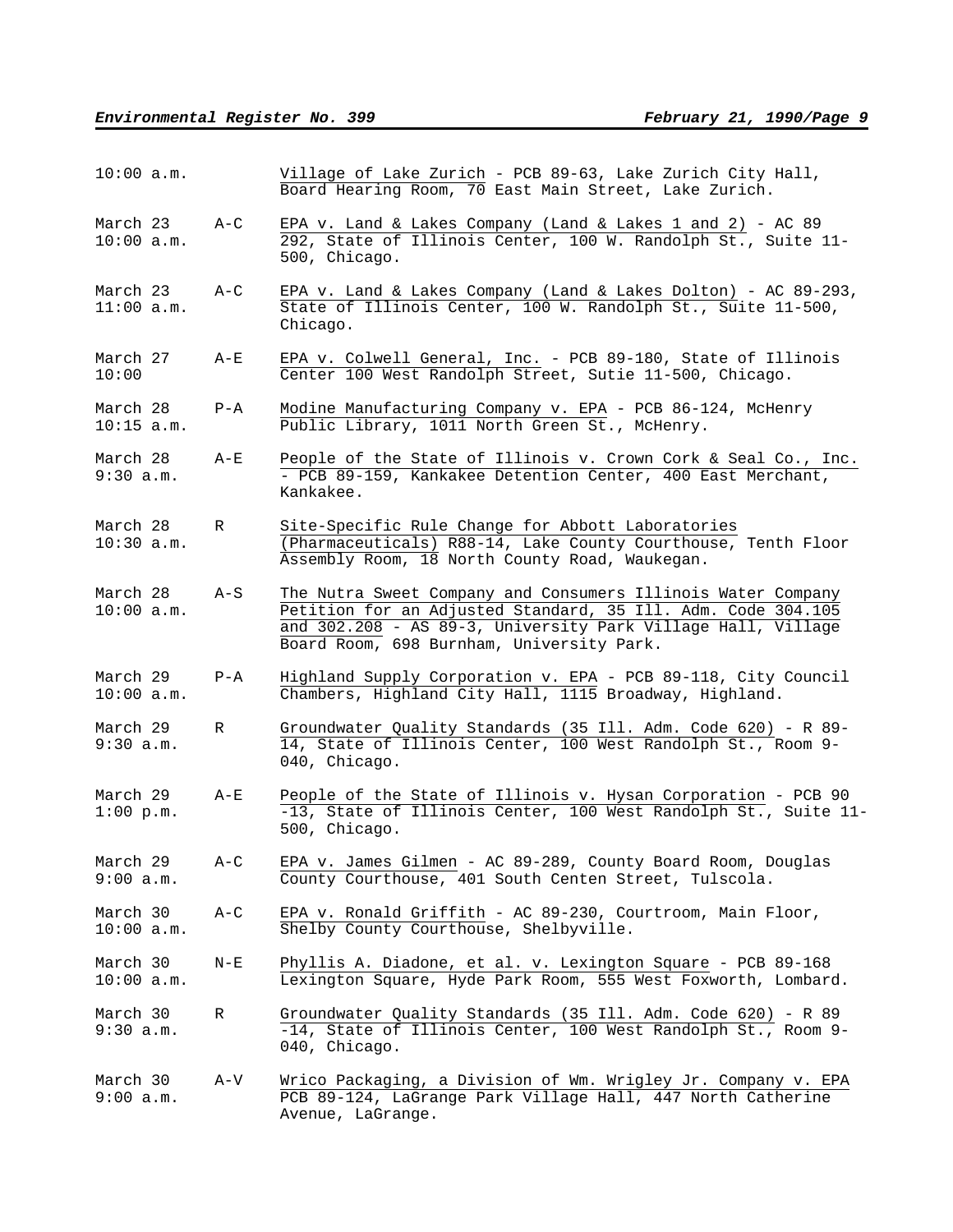| April 5<br>9:30 a.m.     | $A - E$ | People of the State of Illinois v. Crown Cork and Seal Company<br>Inc. - PCB 89-201, State of Illinois Center, 100 West Randoph<br>Street, Suite 11-500, Chicago.                                  |
|--------------------------|---------|----------------------------------------------------------------------------------------------------------------------------------------------------------------------------------------------------|
| April 6<br>9:30 a.m.     | $N - E$ | Tony F. Martin and Patricia R. Martin v. Oak Valley Wood<br>Products - PCB 89-179, Richland County Courthouse, Jury Room,<br>3rd Floor, Olneg.                                                     |
| April 6<br>$10:00$ a.m.  | $A-C$   | EPA v. Robert A. Sanvi - AC 89-296, Council Chambers, City<br>Hall, 304 West Main Street, Staunton.                                                                                                |
| April 12                 |         | Pollution Control Board Meeting, State of Illinois Center, 100<br>W. Randolph St., Conference Room 9-040, Chicago.                                                                                 |
| April 12<br>9:30 a.m.    | $P - A$ | Waste Management of Illinois, Inc. v. EPA - PCB 89-176, Joliet<br>Courthouse, 14 W. Jefferson St., Joliet.                                                                                         |
| April 18<br>9:30 a.m.    | $P - A$ | D & B Refuse Service, Inc. v. EPA - PCB 89-106, Moultrie<br>County Courthouse, Grand Jury Room, Third Floor, Sullivan.                                                                             |
| April 19<br>$10:00$ a.m. | $N-E$   | Vito Zivoli v. Prospect Dive and Sports Shop Ltd. and Michael<br>S. Ropers - PCB 89-205, State of Illinois Center, 100 W.<br>Randolph St., Suite 11-500, Chicago.                                  |
| April 19<br>$11:00$ a.m. | $P - A$ | National Coatings, Inc. v. EPA - PCB 89-181, Knox County<br>Courthouse, Second Floor, Bailiff's Office, Galesburg.                                                                                 |
| April 20<br>10:00 a.m.   | $P - A$ | Olney Sanitary Systems and Andrew Ochs v. EPA - PCB 89-175<br>City Council Room, City Hall, 300 South Whittle, Olney.                                                                              |
| April 25<br>$10:00$ a.m. | $A-S$   | In the Matter of: Safety-Kleen Corporation Petition for<br>Adjusted Standard, 35 Ill. Adm. Code 720.131 (c) - AS 89-5,<br>State of Illinois Center, 100 W. Randolph St., Suite 11-500,<br>Chicago. |
| April 26                 |         | Pollution Control Board Meeting, State of Illinois Center, 100<br>W. Randolph St., Conference Room 9-040, Chicago.                                                                                 |
| May 10                   |         | Pollution Control Board Meeting, State of Illinois Center, 100<br>W. Randolph St., Conference Room 9-040, Chicago.                                                                                 |
| May 24                   |         | Pollution Control Board Meeting, State of Illinois Center, 100<br>W. Randolph St., Conference Room 9-040, Chicago.                                                                                 |
| June 7                   |         | Pollution Control Board Meeting, State of Illinois Center, 100<br>W. Randolph St., Conference Room 9-040, Chicago.                                                                                 |
| June 21                  |         | Pollution Control Board Meeting, State of Illinois Center, 100<br>W. Randolph St., Conference Room 9-040, Chicago.                                                                                 |
| June 22<br>$10:00$ a.m.  | P-A     | The Jennison-Wright Corporation v. EPA - PCB 89-189, Mayor's<br>Conference Room, City Hall, 2000 Edison, Granite City.                                                                             |